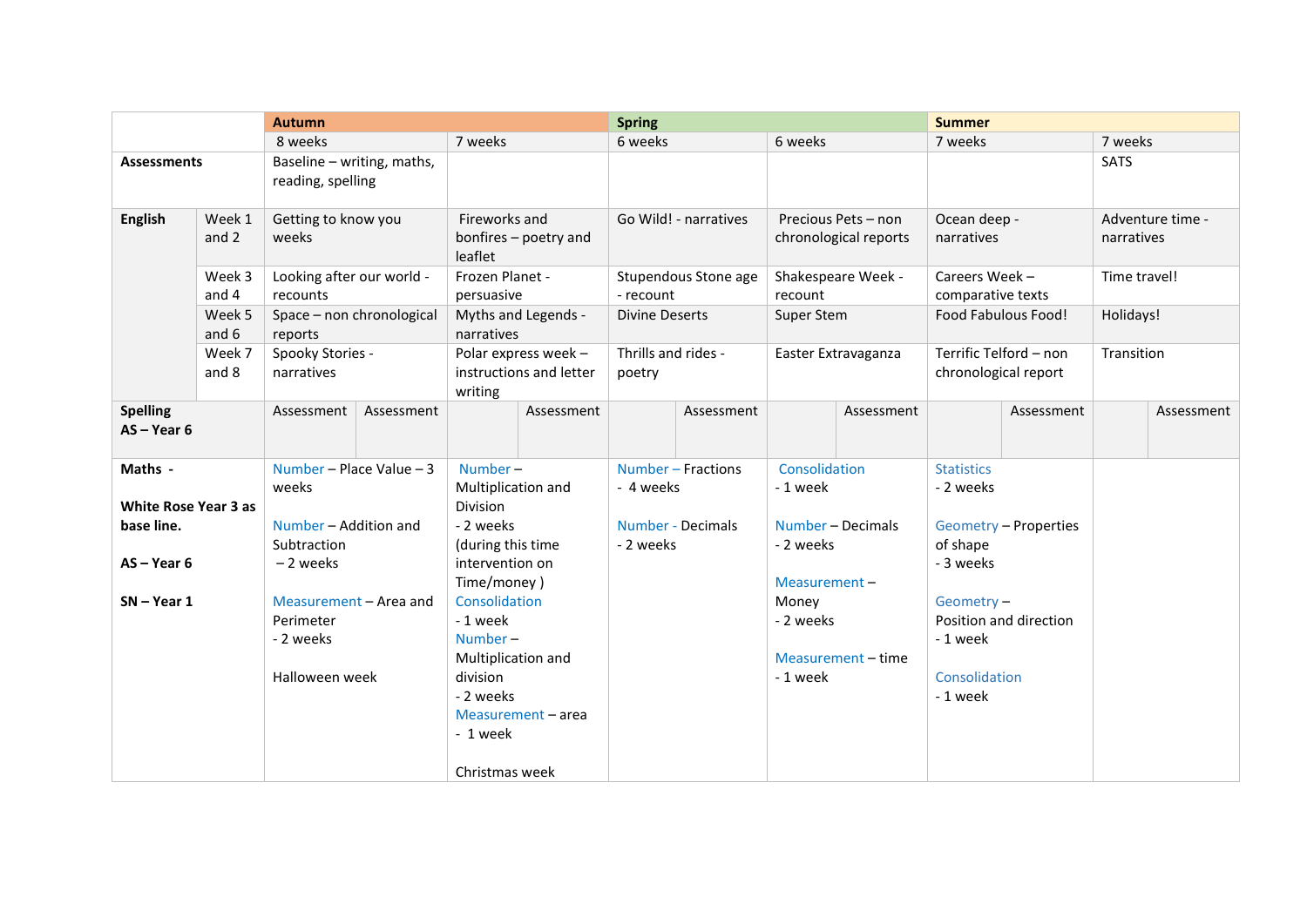| <b>Science</b>    | Seasonal changes<br>(Autumn and Winter)<br>Space week 4-10 <sup>th</sup><br>October     | Everyday materials                                                                      | Plants                                                                                  | The environment                                                                         | Living things and their<br>habitats                                                       | Seasonal changes<br>(Spring &<br>Summer)                                                            |
|-------------------|-----------------------------------------------------------------------------------------|-----------------------------------------------------------------------------------------|-----------------------------------------------------------------------------------------|-----------------------------------------------------------------------------------------|-------------------------------------------------------------------------------------------|-----------------------------------------------------------------------------------------------------|
| <b>Humanities</b> | Prehistoric                                                                             | The Romans                                                                              | The Tudors                                                                              | <b>Extreme Earth</b>                                                                    | Countries of the world                                                                    | Where to settle                                                                                     |
| <b>DT</b>         | <b>Moving Pictures</b><br><b>Traditional Tales</b>                                      | <b>Our Fabric Faces</b>                                                                 | Dips and Dippers                                                                        | <b>Sensational Salads</b>                                                               | Pirate Paddy's<br>Packed Lunch<br>Problems                                                | <b>Fabric Bunting</b>                                                                               |
| PE                | Monday - Football<br>Tuesday - Basketball<br>Wednesday - Hockey<br>Thursday - Dodgeball | Monday - Football<br>Tuesday - Basketball<br>Wednesday - Hockey<br>Thursday - Dodgeball | Monday - Football<br>Tuesday - Basketball<br>Wednesday - Hockey<br>Thursday - Dodgeball | Monday - Football<br>Tuesday - Basketball<br>Wednesday - Hockey<br>Thursday - Dodgeball | Monday - Football<br>Tuesday - Basketball<br>Wednesday - Rounders<br>Thursday - Dodgeball | Monday - Football<br>Tuesday $-$<br>Basketball<br>Wednesday-<br>Rounders<br>Thursday -<br>Dodgeball |
| <b>RE</b>         | What are the different<br>religions?                                                    | Different places of<br>worship                                                          | Caring for each other                                                                   | Rituals in religion<br>Ramadan                                                          | Rules and routines                                                                        | Ceremonies                                                                                          |
| <b>RSHE</b>       | It's my body                                                                            | Being a team                                                                            | Living in Britain                                                                       | Think Positively                                                                        | Growing up<br>Sex ed                                                                      | Staying safe                                                                                        |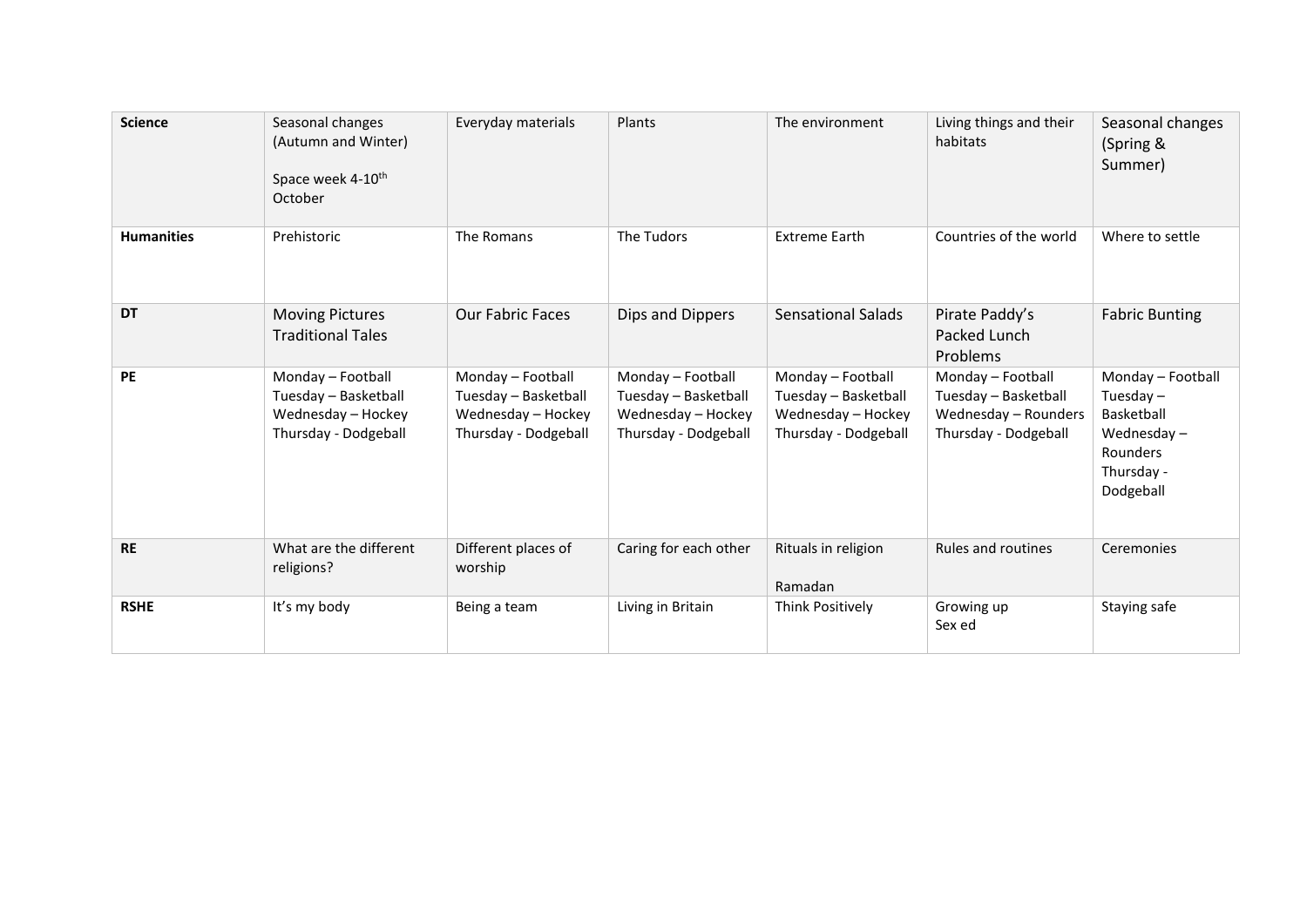| <b>SMSC</b><br>Art | Democracy<br>Peace<br><b>Black History Month</b><br>Dyslexia $- 7-13/10$<br>Homelessness $-10/10$ | All Souls Day - 2/11<br>Remembrance Day -<br>11/11<br>Anti-Bullying 11-15 <sup>th</sup><br>Road Safety 16-22nd<br>Children's day $-20/11$<br>Hanukkah - 10-18/12<br>Human rights day -<br>10/12 | New Year<br>Martin Luther King<br>$Day - 20/1$<br>Chinese New Year -<br>25/1<br>Holocaust memorial-<br>27/1<br>$L$ GBT-1/2<br>Children's mental<br>health 3-9 <sup>th</sup><br>Rosa Parks $-4/2$<br>Safer Internet 11/2 | Autism awareness<br>Month<br>Ramadan<br>World book day<br>march 4 <sup>th</sup><br>British science week | May - walking month<br>May - local history<br>month<br>$1st$ may - space day<br>$4th - 10th$ may book<br>week.<br>Deaf awareness 4 -10th<br>May<br>8 <sup>th</sup> May VE day<br>9 <sup>th</sup> may world trade<br>day<br>15 <sup>th</sup> May International<br>day of Families<br>Eid-Ul-Fitr 2020<br>May 23rd - May 24th<br>Shavuot<br>May 28th - May 30th<br>$31^{st} -$<br>Pentecost/Whitsun | The Big Lunch<br>Jun 1st - Jun 2nd<br><b>Butterfly Education</b><br>and Awareness Day<br>2020-Jun 1st<br>Pride Month-Jun 1st<br>- Jun 30th<br>Gypsy, Roma and<br><b>Traveller History</b><br>Month-Jun 1st - Jun<br>30th<br>Food Safety Week<br>2020-Jun 4th - Jun<br>10th<br>D-Day-Jun 6th<br>Bike Week 2020-Jun<br>6th - Jun 14th<br>Children's Art Week<br>2020Jun 6th - Jun<br>14th<br>World Oceans Day-<br>Jun 8th<br><b>Healthy Eating</b><br>Week 2020Jun 8th -<br>Jun 14th<br>World Blood Donor<br>DayJun 14th<br>Refugee Week<br>2020Jun 15th - Jun<br>21st<br>Soccer Aid 2020Jun<br>16th |
|--------------------|---------------------------------------------------------------------------------------------------|-------------------------------------------------------------------------------------------------------------------------------------------------------------------------------------------------|-------------------------------------------------------------------------------------------------------------------------------------------------------------------------------------------------------------------------|---------------------------------------------------------------------------------------------------------|---------------------------------------------------------------------------------------------------------------------------------------------------------------------------------------------------------------------------------------------------------------------------------------------------------------------------------------------------------------------------------------------------|----------------------------------------------------------------------------------------------------------------------------------------------------------------------------------------------------------------------------------------------------------------------------------------------------------------------------------------------------------------------------------------------------------------------------------------------------------------------------------------------------------------------------------------------------------------------------------------------------|
|                    |                                                                                                   |                                                                                                                                                                                                 |                                                                                                                                                                                                                         |                                                                                                         |                                                                                                                                                                                                                                                                                                                                                                                                   |                                                                                                                                                                                                                                                                                                                                                                                                                                                                                                                                                                                                    |